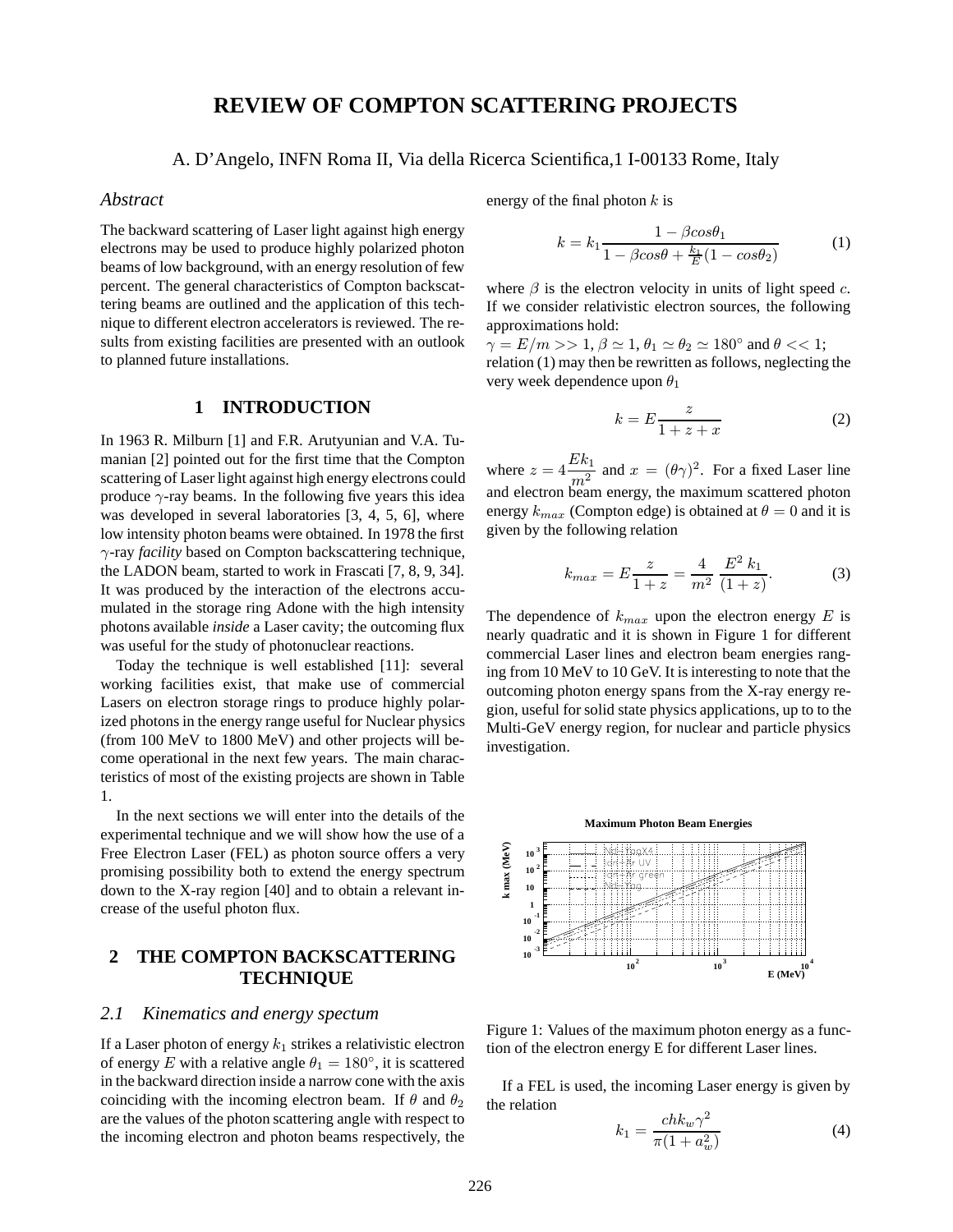| Project            | Electron      | Laser         | Photon       | Energy         | Electron       | Beam              | Operat. |
|--------------------|---------------|---------------|--------------|----------------|----------------|-------------------|---------|
| Name               | Energy        | Energy        | Energy       | Resolut.       | Current        | Intensity         | Date    |
|                    | (GeV)         | (eV)          | (MeV)        | (MeV)          | (A)            | $\frac{KHz}{MeV}$ |         |
| LADON $[7, 9, 10]$ | 1.5           | 2.45          | $35 - 80$    | $2 - 4$        | 0.05           | $\mathcal{L}$     | 1978-93 |
| <b>ROKK-1 [12]</b> | $1.8 - 5.5$   | $2.34 - 2.41$ | $100 - 960$  | 2              | 0.01           | 0.2               | 1982-85 |
| LEGS $[13]$        | $2.5^{\circ}$ | $2.41 - 3.53$ | $110 - 330$  | 5              | 0.2            | 33                | 1987    |
| ROKK-2 [14, 15]    | $0.35 - 2$    | $2.41 - 3.53$ | $30 - 220$   | 4              | 0.2            | 9                 | 1987    |
| ROKK-1M            | $\mathcal{L}$ | $1.17 - 4.68$ | $100 - 1600$ | $10 - 20$      | 0.1            | 3                 | 1993    |
| GRAAL [16, 17]     | 6             | $2.41 - 3.53$ | $400 - 1500$ | 16             | 0.15           | 6                 | 1995    |
| SPRING-8           | 8             | $2.41 - 4.68$ | $<$ 3000     | $\mathfrak{D}$ | $0.1 - 0.2$    |                   | 1998    |
| <b>TJNAF</b> [18]  | 6             | 2.41          | < 1100       |                | $1.6\,10^{-6}$ | 50                | 2000    |
| HIGS [30, 31, 39]  |               | $2 - 12.5$    | $\leq 220$   | 0.8            | 0.1            | $10^4$            | 1996    |
| <b>ELFE</b> [32]   | $15 - 30$     | $2.41 - 3.52$ | $3-20\;10^3$ | >16            | $0.05 - 0.15$  | $0.1 - 1$         |         |

Table 1: General characteristics of Compton backscattering facilities for Nuclear physics

where  $k_w$  is the undulator wave number and  $a_w$  is the normalized rms vector potential of the undulator. The value of  $k_1$  may usually be tuned by changing  $a_w$  and obtaining a continuous variation of the maximum available photon energy.

It is useful to define the following quantities

$$
a = \frac{1}{1+z} \tag{5}
$$

$$
\rho = \frac{k}{k_{max}} = \frac{1}{1 + ax}; \quad (0 < \rho \le 1) \tag{6}
$$

$$
\chi = \frac{\rho^2 (1 - a)^2}{1 - \rho (1 - a)}; \quad (0 < \chi \le \frac{(1 - a)^2}{a}) \tag{7}
$$

$$
cos\alpha = \frac{1 - \rho(1 + a)}{1 - \rho(1 - a)}; \quad (-1 \le cos\alpha \le 1). \quad (8)
$$

The total energy spectrum of the outcoming photon beam is proportional to the differential cross section for Compton scattering in the laboratory frame, which may be expressed as a function of the scattered photon energy by means of the relation

$$
\frac{d\sigma}{dk} = \frac{2\pi r_e^2 a}{k_{max}} (1 + \chi + \cos^2 \alpha) \tag{9}
$$

where  $r_e = 2.818$  fm is the classical radius of the electron. Curves of the cross section are shown in Figure 2 in the case of the UV line of an Ion-Ar Laser impinging on electrons of energies  $E = 6.05$  GeV (as it is the case of the Graal beam) and 30 GeV, respectively.

The total energy spectrum is slowly varying with the photon energy. Comparing it to Bremsstrahlung beams it does not present the low energy divergence and the rate of accidental events coming from the low energy part of the spectrum is strongly reduced. This property makes backscattering Compton  $\gamma$ -ray beams preferable when the reaction under investigation requires a clean rejection of background events.



Figure 2: Energy spectrum and beam polarization for incoming electron beam energy  $E = 6.04$  GeV (Upper figure) and  $E = 30$ . GeV (Lower figure) for a Laser energy  $k_1 = 3.53$  eV.

# *2.2 Energy resolution*

Using the correlation between the energy of the emitted photon and its scattering angle  $\theta$  it is possible to select the highest part of the energy spectrum collimating the scattered photon beam. If  $\Delta\theta$  is the half aperture of the collimator, the fractional energy resolution  $\Delta k/k_{max}$  of the collimated beam is given by

$$
\frac{\Delta k}{k_{max}} = \frac{k_{max} - k}{k_{max}} = \frac{x_c}{1 + z + x_c}
$$
(10)

where  $x_c = (\gamma \Delta \theta)^2$ .

Collimation may be used as an energy defining method only if  $x_c \ll 1$ , which usually requires that  $E < 1$  GeV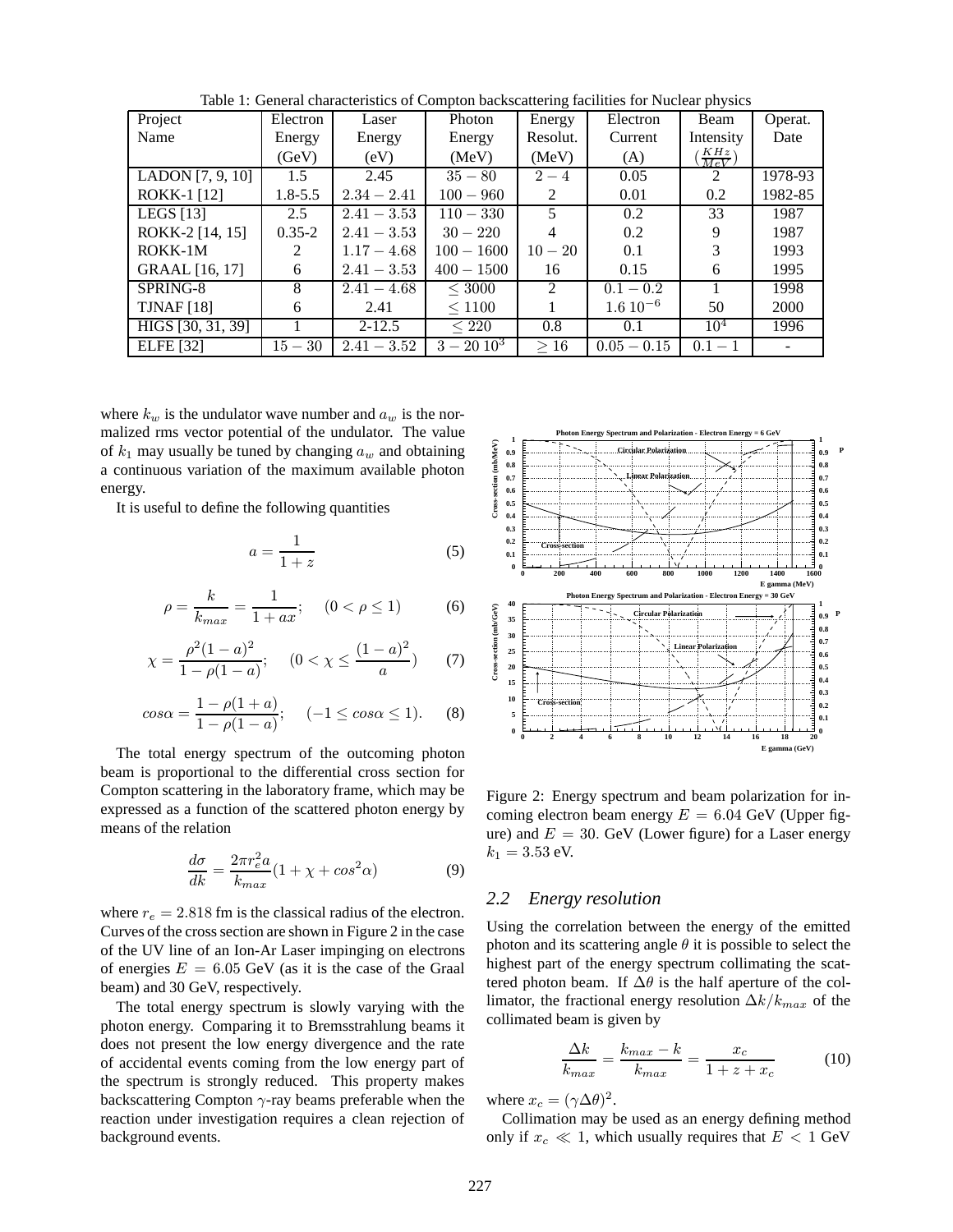and that the angular divergence of the incoming electron beam (defined as  $\sigma'_x$ ) satisfies the relation  $\sigma'_x \ll 1/\gamma$ .

In the case of incoming electron beam energies in the multi-GeV region, it is necessary to use a tagging technique to obtain an energy resolution for the  $\gamma$ -ray beam of the order of few per cents. Collimation may still be used to remove the untagged low energy part of the spectrum, so that only tagged high energy photons would impinge on the target and accidental events would be reduced.

The collimation technique is also used in the case of very high photon fluxes, such as those expected when a FEL is used, because the rate of accidental coincidences prevents from obtaining a clear analysys of the tagging information.

Two tagging techniques have been used in existing facilities, namely *internal* and *external*. In the first case the scattered electrons are deflected from the main orbit by the magnetic lattice of the storage ring, used as a momentum analyzer. Detecting the electron horizontal displacement from the main orbit at a selected location of the storage ring, it is possible to infer the scattered photon energy.

In the case of an external tagging the scattered electrons are removed from the main orbit by a bending magnet, are momentum analyzed by an external spectrometer and their energies are deduced by detecting their position in the magnetic focal plane.

Both techniques may reach the lowest energy resolution limit on the photon beam imposed by the electron beam characteristics. In the case of internal tagging, the position sensitive detectors may be located closer to the electrons main orbit and a wider range of tagged photon energies is obtained. The tagging detectors however must have high spatial resolution ( $\delta x < 1$  mm) and are exposed to high fluxes of synchrotron radiation. On the other hand external tagging systems are more expensive to build and operate but the tagging detectors are usually easier to access and may be built of plastic scintillators, as high spatial resolution is not required.

#### **3 INTENSITY**

The photom beam flux may be expressed as follows in terms of the Compton differential cross section, reported in (9), and of the spatial densities of the electron and Laser beams  $u_e$  and  $u_\gamma$ 

$$
\frac{d\dot{n}_{\gamma}}{dk} = c(1+\beta)\frac{d\sigma}{dk}\int u_e u_{\gamma} dV. \tag{11}
$$

The electron spatial density for a stored beam is

$$
u_e(x, y, z) = \frac{I}{c \, e} \frac{1}{2\pi\sigma_x \sigma_y} exp[-(\frac{x^2}{2\sigma_x^2} + \frac{y^2}{2\sigma_y^2})] \tag{12}
$$

where I is the electron current,  $\sigma_x = \sigma_x(z)$  and  $\sigma_y =$  $\sigma_y(z)$  are the horizontal and the vertical dispersions of the electron beam depending on the electron longitudinal position. The Laser photon spatial density is

$$
u_{\gamma}(x, y, z) = \frac{P}{ck_1} \frac{1}{\omega^2} exp(-2\frac{x^2 + y^2}{\omega^2})
$$
 (13)

where P is the laser power and  $\omega = \omega(z)$  is the transversal dimension of the Laser beam

$$
\omega(z) = \omega_0^2 \left[ 1 + \frac{(z - z_0)^2}{b^2} \right] = \omega_0^2 \left[ 1 + \left( \frac{z - z_0}{\omega_0} \frac{\lambda}{\pi} \right)^2 \right].
$$
\n(14)

Here  $\lambda$  and  $\omega_0$  are the wavelength and the waist of the Laser beam. After space and energy integration of (11), the total  $\gamma$ -ray flux is equal to

$$
\dot{n_{\gamma}} = P \; I \; L \tag{15}
$$

where the luminosity  $L$  is

$$
L = \frac{2\sigma}{\pi c k_1 e} \int \frac{dz}{\sqrt{\omega^2 + 4\sigma_x^2} \sqrt{\omega^2 + 4\sigma_y^2}}.
$$
 (16)

Typical values for L are in the range  $L \simeq$  $10^7$   $A^{-1}W^{-1}s^{-1}$ . Using commercial Laser powers  $(P \simeq 5 - 10 \text{ W})$  on electron beams circulating in storage rings ( $I \approx 0.1 - 0.2$  A) it is possible to obtain total photon fluxes of  $10^7 \gamma/s$ .

Linear accelerators or extracted electron beams are characterized by lower electron currents and require more powerful photon sources.

#### *3.1 Laser systems*

The Laser power  $P$  is the only parameter that could be increased to obtain higher photon fluxes. In a conventional Laser system the optical resonator is made of two mirrors located at the two ends of the tube containing the active medium. The useful Laser power, extracted from the optical cavity, is [33]

$$
P = P_i \frac{T}{L_i + T} \tag{17}
$$

where  $L_i$  is the internal cavity power loss and  $T =$  $-\ln(r_1r_2)$  is the coupling factor of the two mirrors having reflectivities  $|r_1|^2$  and  $|r_2|^2$ , respectively. The value of  $T$  is optimized by the constructor to maximize the output power, however  $P$  is usually only few per cent of the internal stimulated power  $P_i$ . The Laser optic characteristics are fixed by the mirrors geometry and an additional system of lenses may be used to focus the extracted Laser power on the electron-Laser interaction region. The described set-up is being used at the LEGS and GRAAL facilities. It is not difficult to operate and provides stable photon fluxes, well above the limit normally imposed in storage ring facilities for the reduction of the electron beam lifetime.

An alternative solution is to use the internal Laser power P<sup>i</sup> by constructing an optical resonator that *includes* the interaction region. The optical cavity is made of two high reflectivity mirrors that are located several meters apart and must be carefully aligned to maximize the useful power. This idea was applied to the LADON facility, where powers up to  $P_i = 80$  W were obtained. However the reflectivity of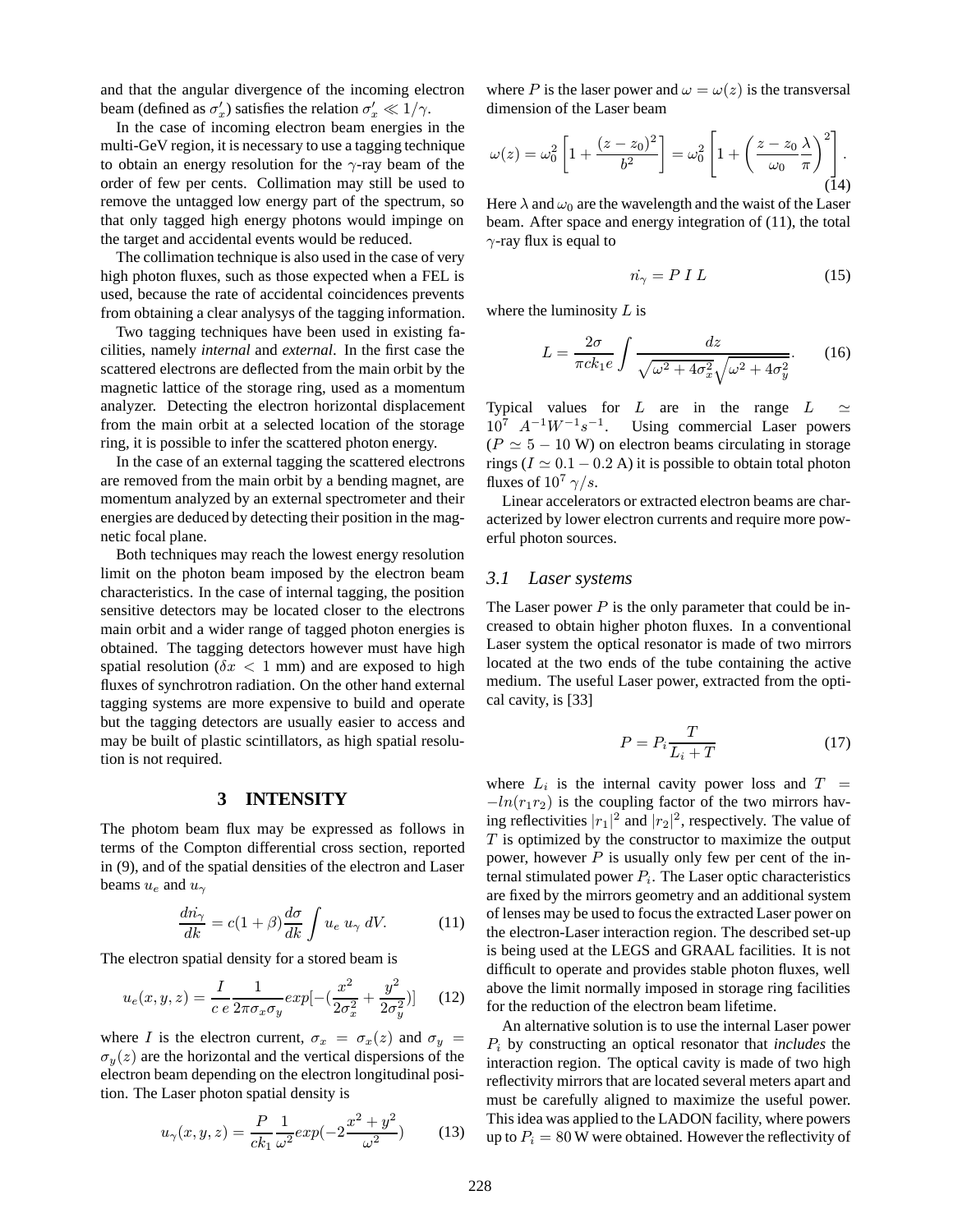the mirrors suffered deterioration due to radiation damage and the average useful power was lower.

The external Laser power  $P$  may also be amplified by two orders of magnitude using a resonant optical cavity. This possibility is extensively discussed in the proposal for the construction of a Compton backscattering  $\gamma$ -ray beam at the TJNAF Laboratory (ref. [18]).

Very high fluxes may be obtained using a FEL as in the HIGS facility at the Duke University [30, 31, 39] and the intracavity Compton backscattering beams obtained on the CLIO [35] and the UVSOR [36] FELs. This solution is more expensive and complicated and requires a dedicated electron accelerator. The FEL process is shown in the first three frames of Figure 3. The optical cavity lenght is optimized in order to synchronize the photon and the electron bunches. When the electrons and the photons travel in the same direction the electrons radiate as they pass the undulator and also produce stimulated radiation of the same frequency of the photons stored in the optical cavity. When the Laser pulses reflect on the mirror and reenter the undulator they strike the following incoming electron bunch producing photons by means of Compton scattering, as shown in the last three frames of Figure 3.

# **4 POLARIZATION**

The degree of polarization  $(P_{\gamma})$  of the scattered photons is proportional to that of the Laser beam

Lin. Pol. 
$$
P_{\gamma} = P_{Laser} \frac{\left(1 - \cos \alpha\right)^2}{2\left(\chi + 1 + \cos \alpha^2\right)} \tag{18}
$$

Circ. Pol. 
$$
P_{\gamma} = P_{Laser} \left| \frac{(2+\chi)\cos\alpha}{(\chi+1+\cos\alpha^2)} \right|
$$
 (19)

where  $\chi$  and  $\cos \alpha$  are defined in (7) and (8). Curves of linear and circular polarization are reported in Figure 2 as a function of the photon energy in the case  $k_1 = 3.53 \text{ eV}$ (the UV line of an Ar-Ion Laser) for incoming electron energies  $E = 6.06$  and 30 GeV, respectively. The degree of polarization is maximum at the Compton edge, where the spin-flip amplitude for highly relativistic electrons vanishes and the scattered photons almost retain the initial Laser polarization. In the case of circular polarization the photons scatter with opposite elicity in the backward hemisphere [34] and retain the total degree of polarization at  $k = k_{max}$ , where

$$
\rho = 1 \quad \cos \alpha = -1 \quad \chi = \frac{(1-a)^2}{a} \tag{20}
$$

so that

$$
Circular Polarization \t P_{\gamma \text{ max}} = P_{Laser}. \t (21)
$$

In the case of linear polarization there is a drop of the maximum degree of transferred polarization when the electrons are in the multi-GeV region

Linear Polarization 
$$
P_{\gamma \text{ max}} = P_{Laser} \frac{2}{2 + \chi}
$$
. (22)



Figure 3: Intracavity FEL production process and Compton backscattering [30].

However changing the Laser line it is possible to keep the degree of linear polarization above  $P = 50\%$  for a wide photon energy range.

# **5 BACKGROUND**

The main background is due to high energy photons produced by the electron Bremsstrahlung on the atoms of the residual gas in the vacuum chamber of the storage ring. The rate of these events may be calculated knowing the electron current and the vacuum pressure [11] and it results only of the order of  $1\%$  of the Compton beam intensity in the tagged energy range.

A different source of background is due to the low energy X-rays produced by synchrotron radiation; this rays are not able to induce nuclear reactions on the target but may cause damage to the experimental set-up, especially on the optical components and to any detector located close